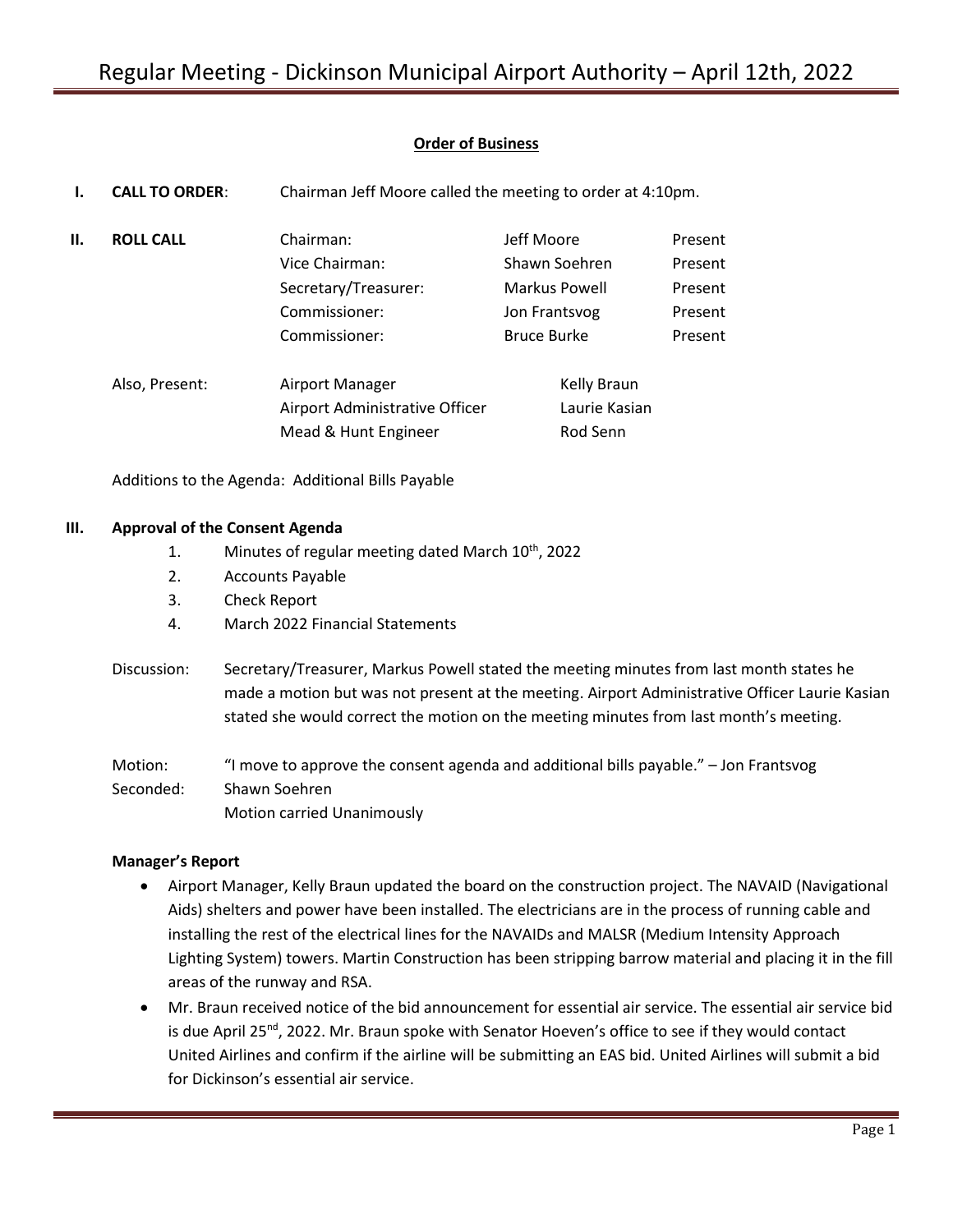- Mr. Braun spoke with the City of Dickinson regarding adding the airport to the city's sewer and water. The airport is on the city's CIP (Construction in Progress) list. Mr. Braun will continue to have those conversations with the city dependent on the airport's needs. Commissioner Frantsvog suggested informing the City of Dickinson the size of the water line, consumption, and volume needed by the airport so they can do their planning. Mr. Braun stated he would ensure the city is aware of the adequate capacity of water and sewer lines to meet the airport's needs.
- Mr. Braun counteroffered the Operations Supervisor after he submitted his notice. The Operations Supervisor accepted the counteroffer and will be staying in his position.

# **IV. REGULAR AGENDA**

## **1. ITEMS REQUIRING BOARD ACTION**

## **A. Mead & Hunt Invoice 329027**

Discussion: No discussion.

Motion: "I move to approve payment to Mead & Hunt for Invoice #329027 in the amount of \$10,882.01."– Jon Frantsvog Seconded: Bruce Burke

Motion Carried Unanimously

## **B. AIP 3-38-0013-043-2020 Outlay 13**

Discussion: No discussion.

Motion: "I move to approve AIP 3-38-0013-043-2020 Outlay 13 for reimbursement in the amount of \$10,882.01." – Jon Frantsvog Seconded: Bruce Burke Motion Carried Unanimously

## **C. Mead & Hunt Invoice 329028**

Discussion: No discussion.

Motion: "I move to approve payment to Mead & Hunt for Invoice #329028 in the amount of \$17,161.65." – Markus Powell Seconded: Shawn Soehren Motion Carried Unanimously

**D. NDAC Non- Federal Reimbursement Request No. 6 – Runway 14-32 NAVAID Construction**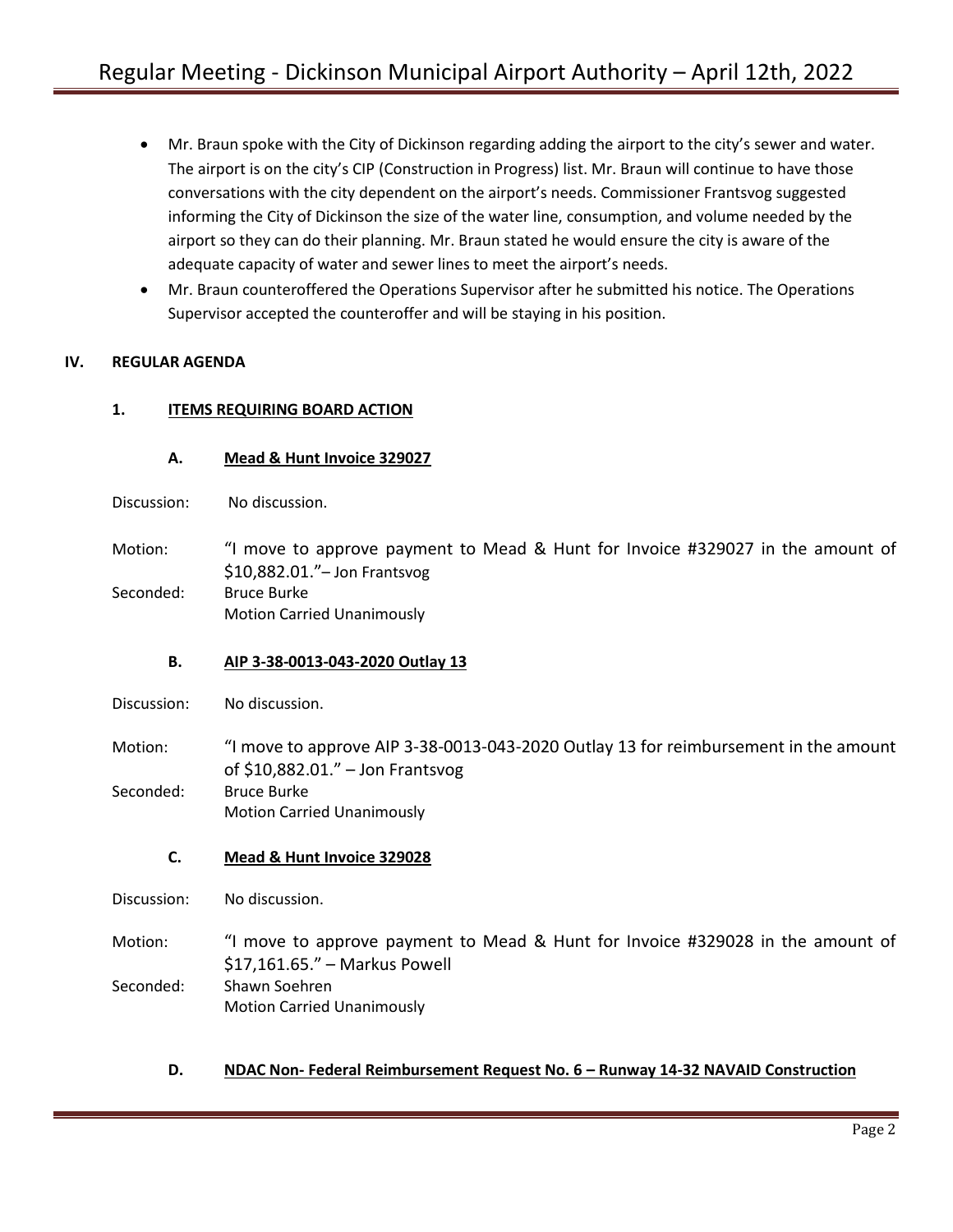| Discussion: | No discussion.                                                                                                                                                            |
|-------------|---------------------------------------------------------------------------------------------------------------------------------------------------------------------------|
| Motion:     | "I move to approve NDAC Non-Federal Reimbursement Request No. 6 for Runway 14-32<br>NAVAID Construction in the amount of \$17,161.65." - Markus Powell                    |
| Seconded:   | Jon Frantsvog<br><b>Motion Carried Unanimously</b>                                                                                                                        |
| E.          | Mead & Hunt Invoice 329030                                                                                                                                                |
| Discussion: | No discussion.                                                                                                                                                            |
| Motion:     | "I move to approve payment to Mead & Hunt for Invoice #329030 in the amount of<br>\$4,148.25." - Shawn Soehren                                                            |
| Seconded:   | <b>Bruce Burke</b><br><b>Motion Carried Unanimously</b>                                                                                                                   |
| F.          | <b>Martin Construction PE 6</b>                                                                                                                                           |
| Discussion: | No discussion.                                                                                                                                                            |
| Motion:     | "I move to approve payment to Martin Construction for PE 6 in the amount of<br>$$14,881.72."$ - Jon Frantsvog                                                             |
| Seconded:   | Markus Powell<br><b>Motion Carried Unanimously</b>                                                                                                                        |
| G.          | NDAC Non- Federal Reimbursement Request No. 7 - Runway 14-32 Phase 2 & Parallel Taxiway<br><b>A Ph3</b>                                                                   |
| Discussion: | No discussion.                                                                                                                                                            |
| Motion:     | "I move to approve NDAC Non-Federal Reimbursement Request No. 7 for runway 14-32<br>Phase 2 and Parallel Taxiway A Phase 3 in the amount of \$19,029.97." - Shawn Soehren |
| Seconded:   | <b>Bruce Burke</b><br><b>Motion Carried Unanimously</b>                                                                                                                   |
| Н.          | Mead & Hunt Invoice 329029                                                                                                                                                |
| Discussion: | No discussion.                                                                                                                                                            |
| Motion:     | "I move to approve payment to Mead & Hunt for Invoice #329029 in the amount of<br>\$19,109.55." - Bruce Burke                                                             |
| Seconded:   | Shawn Soehren<br><b>Motion Carried Unanimously</b>                                                                                                                        |
| Ι.          | NDAC Non-Federal Reimbursement Request No. 3 - Taxiway A Lighting System Design                                                                                           |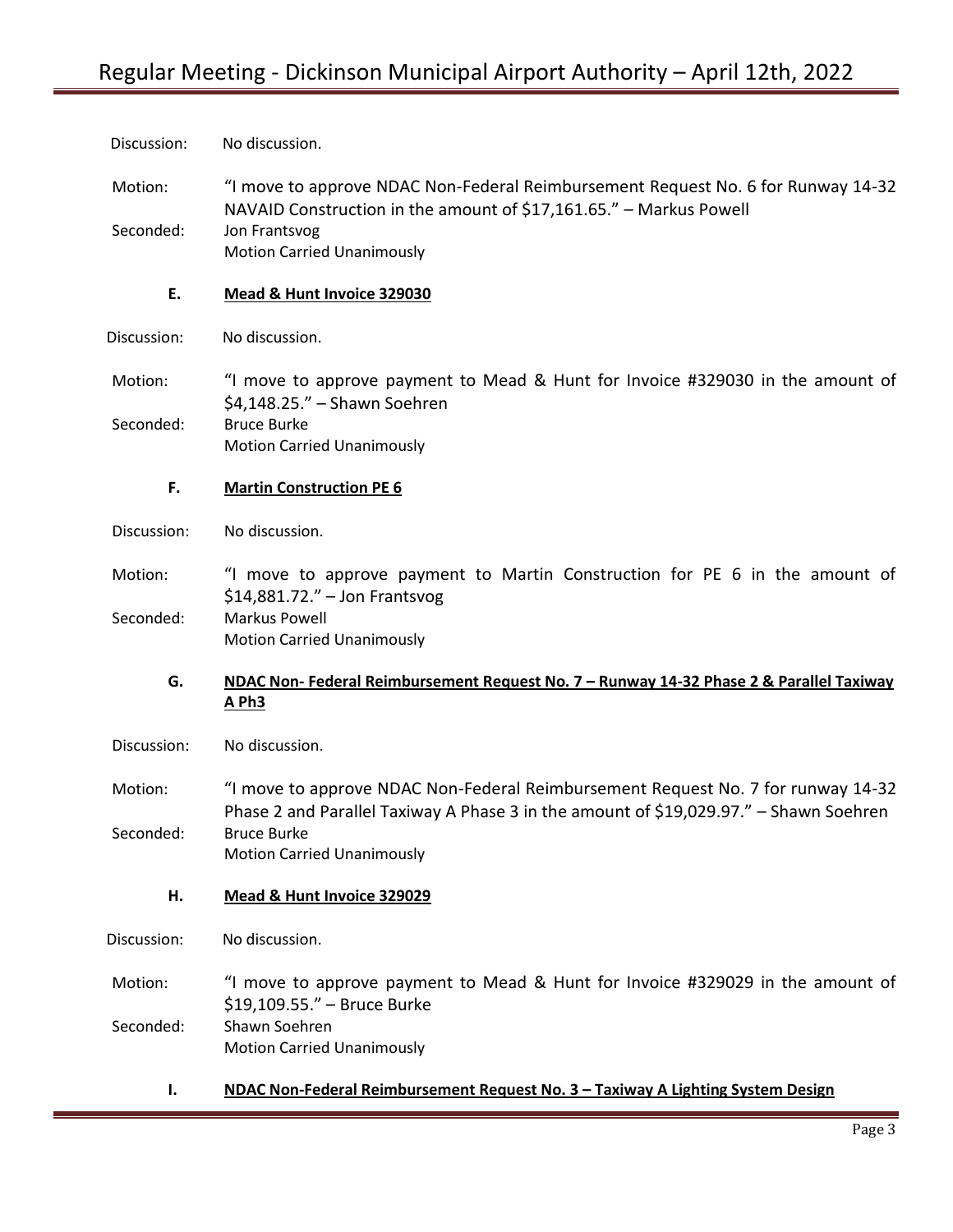Discussion: No discussion.

Motion: "I move to approve NDAC Non-Federal Reimbursement Request No. 3 for Taxiway A Lighting System Design in the amount of \$19,109.55." – Bruce Burke Seconded: Shawn Soehren Motion Carried Unanimously

**J. Mead & Hunt Invoice 329031**

Discussion: No discussion.

Motion: "I move to approve payment to Mead & Hunt for Invoice 329031 in the amount of \$3,009.00." – Jon Frantsvog Seconded: Markus Powell Motion Carried Unanimously

## **K. Strata Corporation Final Review & Acceptance**

Discussion: No discussion.

Motion: "I move to approve the final review and acceptance from Strata Corporation for Runway 14-32 – Phase 1 in the amount of \$301,837.60." – Jon Frantsvog Seconded: Markus Powell Motion Carried Unanimously

**L. Task Order No. 2022-2 Commercial Terminal Parking Access Control**

Discussion: Airport Manager, Braun stated the Mead & Hunt task order is for assistance with requesting for proposals to replace the paid parking system that best suits the airport's needs. Commissioner Frantsvog asked if the parking system is included in the airport's CIP. Mr. Braun stated the replacement for the parking system is not included in the airport's CIP and is not eligible for reimbursement or funding because the airport generates revenue from paid parking. Chairman Moore asked if the revenue generated from parking will cover the cost. Mr. Braun stated yes.

Motion: "I move to approve Mead & Hunt Task Order No. 2022-2 for Commercial Terminal Parking Lot Access Control Equipment Vendor Identification Assistance in the amount of \$11,047.36." – Shawn Soehren Seconded: Bruce Burke

Motion Carried Unanimously

## **M. Airport Coronavirus Response Reimbursable 3-38-0013-045-2021 Request #8**

Discussion: No discussion.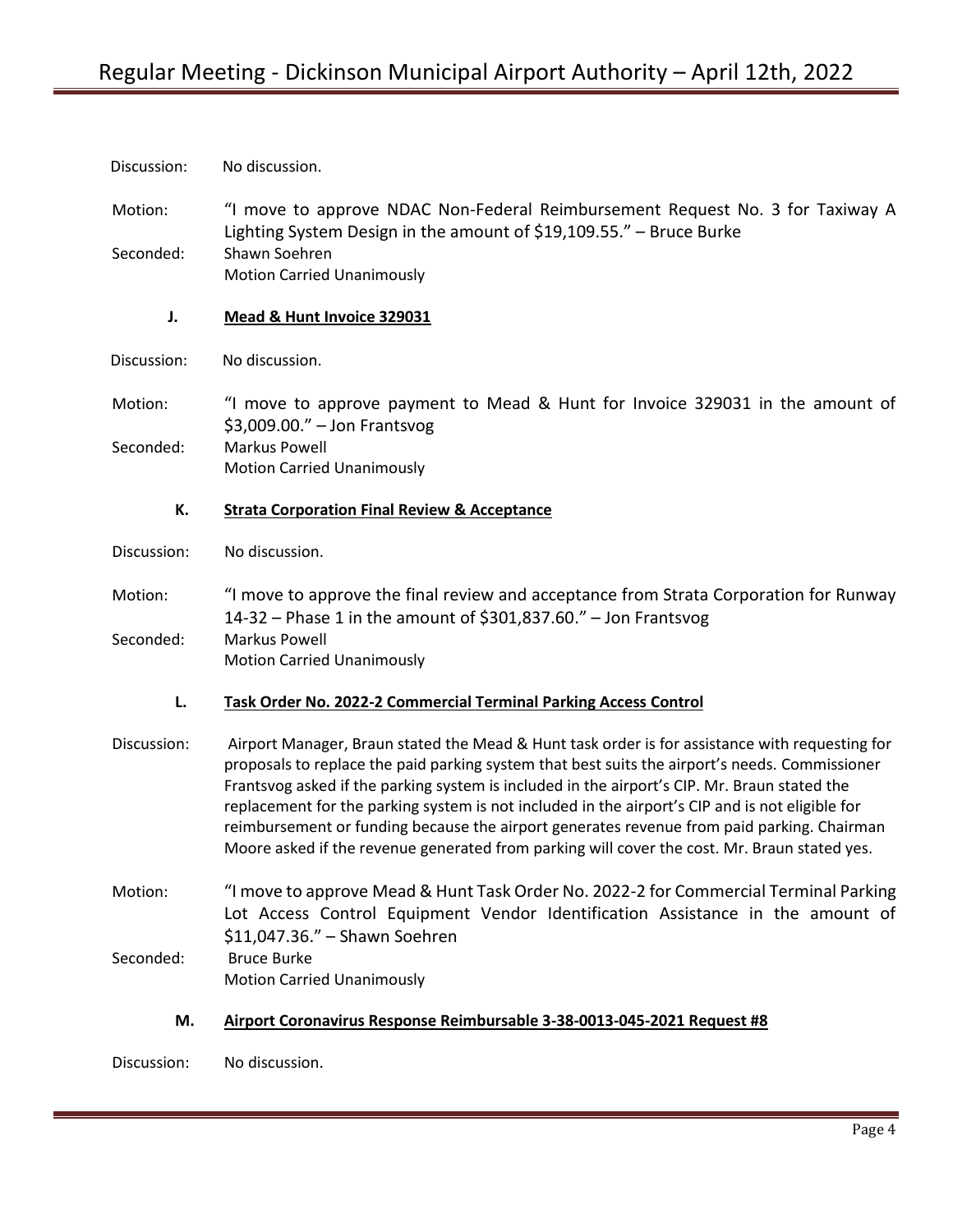Motion: "I move to approve Airport Coronavirus Response Grant – AIP 3-38-0013-045-2021 Request #8 for reimbursement in the amount of \$48,621.01." – Markus Powell Seconded: Shawn Soehren Motion Carried Unanimously

# **2. ITEMS NOT REQUIRING BOARD ACTION**

## **A. Snow Removal Equipment Procurement**

Discussion: Mr. Braun stated bids were received from MB Companies and Oshkosh for a multipurpose snow removal equipment and high-speed broom. The low bid for the multipurpose equipment was MB Companies providing a bid for an MB5. The low bid for the high-speed broom was Oshkosh. The funding will come from AIP (Airport Improvement Program). Funding breakdown will be 90% from FAA, 5% from state and 5% local match. The total amount federal share is \$1,605,000.00, state share is \$89,166.66 and local share of \$89,166.67 for a total of \$1,783,333.33. Chairman Moore asked if this is included in the airport's CIP. Mr. Braun stated the snow removal equipment is included in the airport's CIP. The grant application for the snow removal equipment and terminal study will be submitted for grant funding tomorrow. Engineer Senn stated he would submit the grant application today after the meeting.

#### **B. Grant Application State & Federal Update**

Discussion: No discussion.

## **C. GA/Commercial Service Reports – March 2022**

Discussion: Mr. Braun reported enplanement numbers continue to increase. Load factor is 66% which is good considering the state the industry is in due to pilot shortages and operational challenges. The airport is currently closed due to the winter storm and will quickly open once the storm breaks.

#### **D. Parking & Car Rental Reports – March 2022**

Discussion: No discussion.

## **E. Old Business**

Discussion: No discussion.

## **F. Other**

Discussion: No discussion.

## **VI. ADJOURNMENT**

1. Motion to Adjourn Airport Board Meeting – Bruce Burke Seconded: Jon Frantsvog Motion Carried Unanimously – Meeting Adjourned at 4:40pm on April 12<sup>th</sup>, 2022.